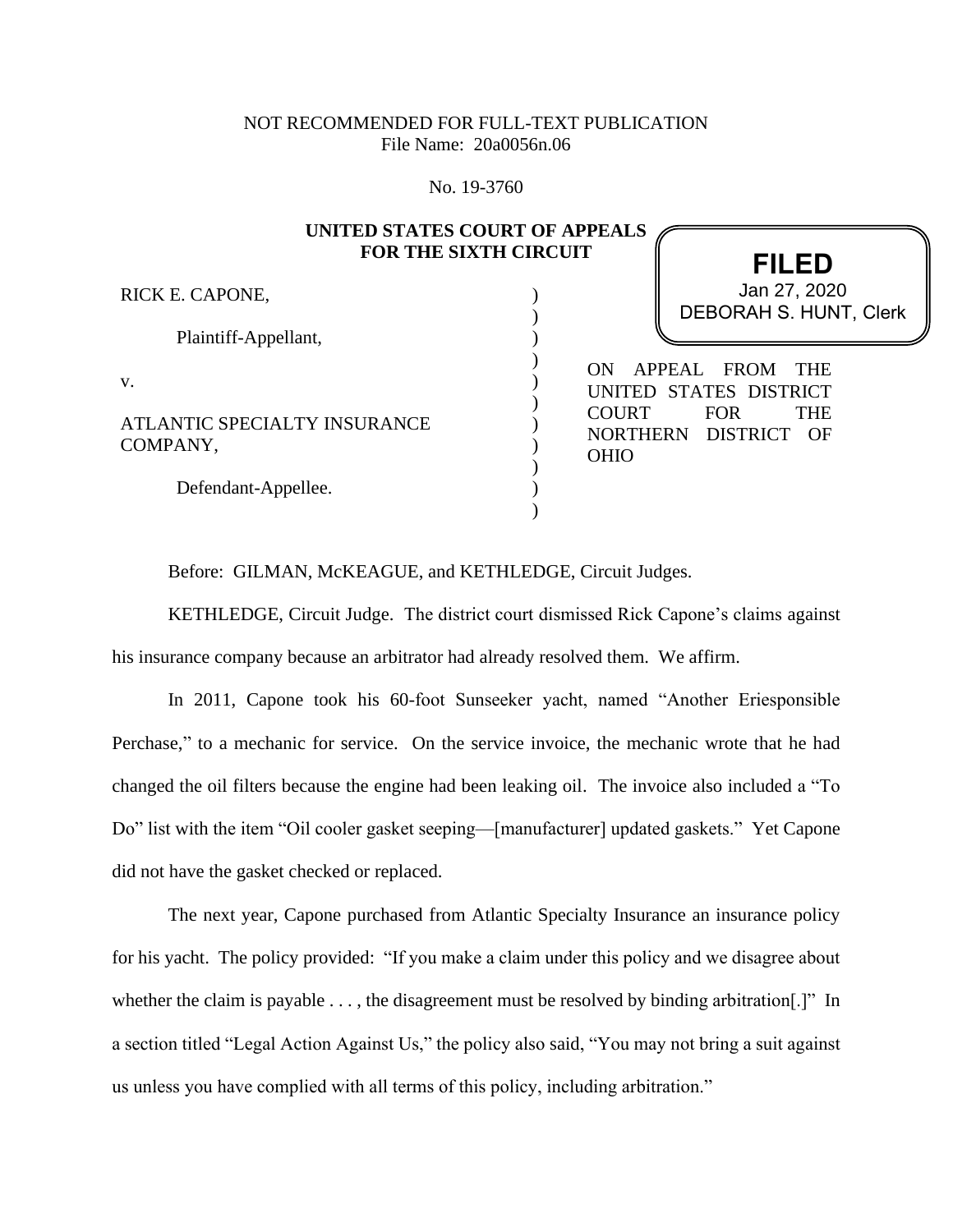In July 2013, Capone was piloting his yacht on Lake Erie when a leaking oil gasket caused the engine to fail. He eventually paid more than \$100,000 for repairs, which he asked Atlantic to cover. Atlantic investigated and found that Capone had failed to maintain the engine properly after the mechanic's warning about the oil gasket. Atlantic therefore denied his claim.

Capone disagreed with Atlantic's decision. In 2017, the parties submitted the dispute to an arbitrator, who likewise found that the damage to the engine "was directly and proximately caused by a lack of required maintenance[.]" The arbitrator thus entered an award in favor of Atlantic.

Capone thereafter brought this suit, asserting two claims: first, that Atlantic breached the policy when it denied him coverage; and second, that the policy entitled him to a declaratory judgment that Atlantic owed him the cost of repairs. Atlantic moved to dismiss, arguing that the arbitration award precluded Capone's suit. The district court granted the motion. We review that decision de novo. *Buck v. Thomas M. Cooley Law Sch.*, 597 F.3d 812, 816 (6th Cir. 2010).

Capone asked the district court, in substance, to vacate the arbitrator's award. The Federal Arbitration Act authorizes federal courts to vacate arbitration awards only on four specific grounds. *See* 9 U.S.C. § 10(a); *accord* Ohio Rev. Code § 2711.10. Capone alleged none of those grounds, so the district court properly dismissed his suit.

Capone argues that the policy's "Legal Action" section allowed him to reassert his claims anew in this lawsuit, notwithstanding the prior "binding arbitration." He is largely mistaken: we can review only the arbitrator's award, and our review of the award is necessarily limited to the grounds set forth in the Act. Moreover, the arbitration provision says that the "arbitrator shall have the same powers as arbitrators under the Federal Arbitration Act"; and those powers include the power to enter awards that are final and enforceable except in extremely limited circumstances.